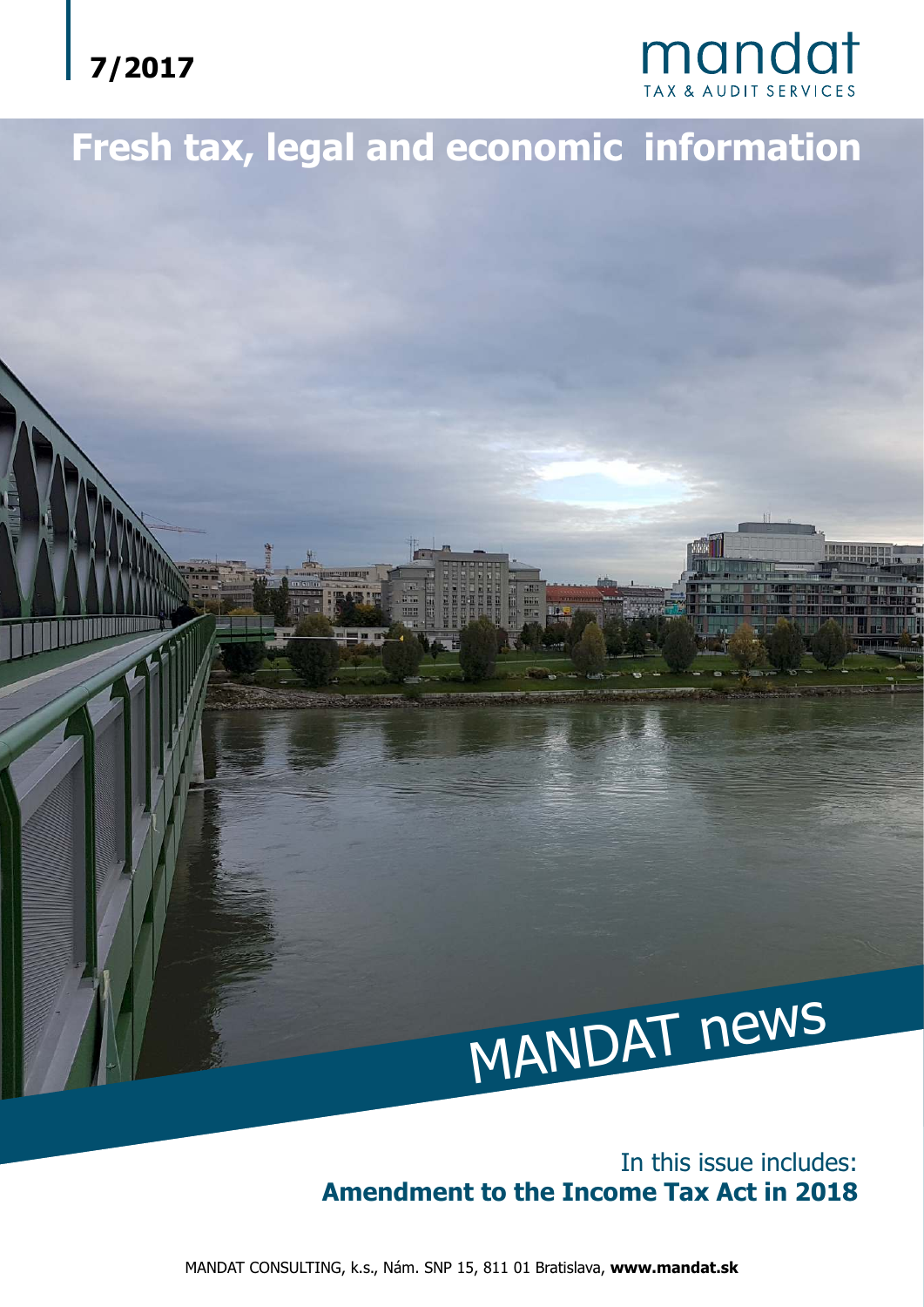## mandat **TAX & AUDIT SERVICES**

## **AMENDMENT TO THE INCOME TAX ACT IN 2018**

We would like to draw your attention to an amendment to the Income Tax Act, which is under preparation and which should deal with, among other things, the so-called cross-border acquisitions of companies.

#### **Amendment to the Income Tax Act in 2018**

The amendment deals with the field of acquisitions, mergers or divestitures of companies or cooperatives, where the tax regime can be applied only in fair values.

The possibility of applying original values for a legal successor of a taxpayer dissolved without liquidation applies only to the situations, where:

### **(1) The taxpayer dissolved without liquidation is a taxpayer with its registered seat in the territory of the Slovak Republic, while at the same time**

**State of the European Union** but only if the assets and liabilities of the taxpayer dissolved without liquidation remain part of the permanent establishment of the legal successor in the territory of the Slovak Republic and the legislation of the Member State of the successor in title does not allow to take over the assets and liabilities of the taxpayer dissolved without liquidation in fair values. **(2) Its legal successor is a taxpayer established in a Member**

If the legal successor is a taxpayer established abroad and the conditions stipulated by the law are not fulfilled, the procedure under Section 17c shall be applied, i.e. the taxpayer is obliged to apply the fair values.

If the legal successor is a taxpayer established in the Slovak Republic, for whom a permanent establishment is thereby established outside the Slovak Republic, the Slovak taxpayer may use the original values of the taxpayer dissolved without liquidation when calculating the tax base of its permanent establishment, but only if the legislation of the state of the taxpayer dissolved without liquidation resident abroad does not allow to take over the assets and liabilities of the taxpayer dissolved without liquidation in fair values.

At the same time, a new paragraph is added, which stipulates that if by virtue of the acquisition, merger or divestiture of companies or cooperatives a permanent establishment in the territory of the Slovak Republic is acquired by the legal successor and subsequently the assets or activities from that permanent establishment are transferred abroad, outside the Slovak Republic, such transfer shall be subject to the exit tax under Section 17f.

At the same time, another new paragraph is added, according to which the original values cannot be used if the main purpose or one of the main reasons for the acquisition, merger or divestiture of companies or cooperatives was a . **tax reduction or a tax evasion**



Robert Jex e-mail: **robert.jex@mandat.sk** Tel.: +421 2 571042-13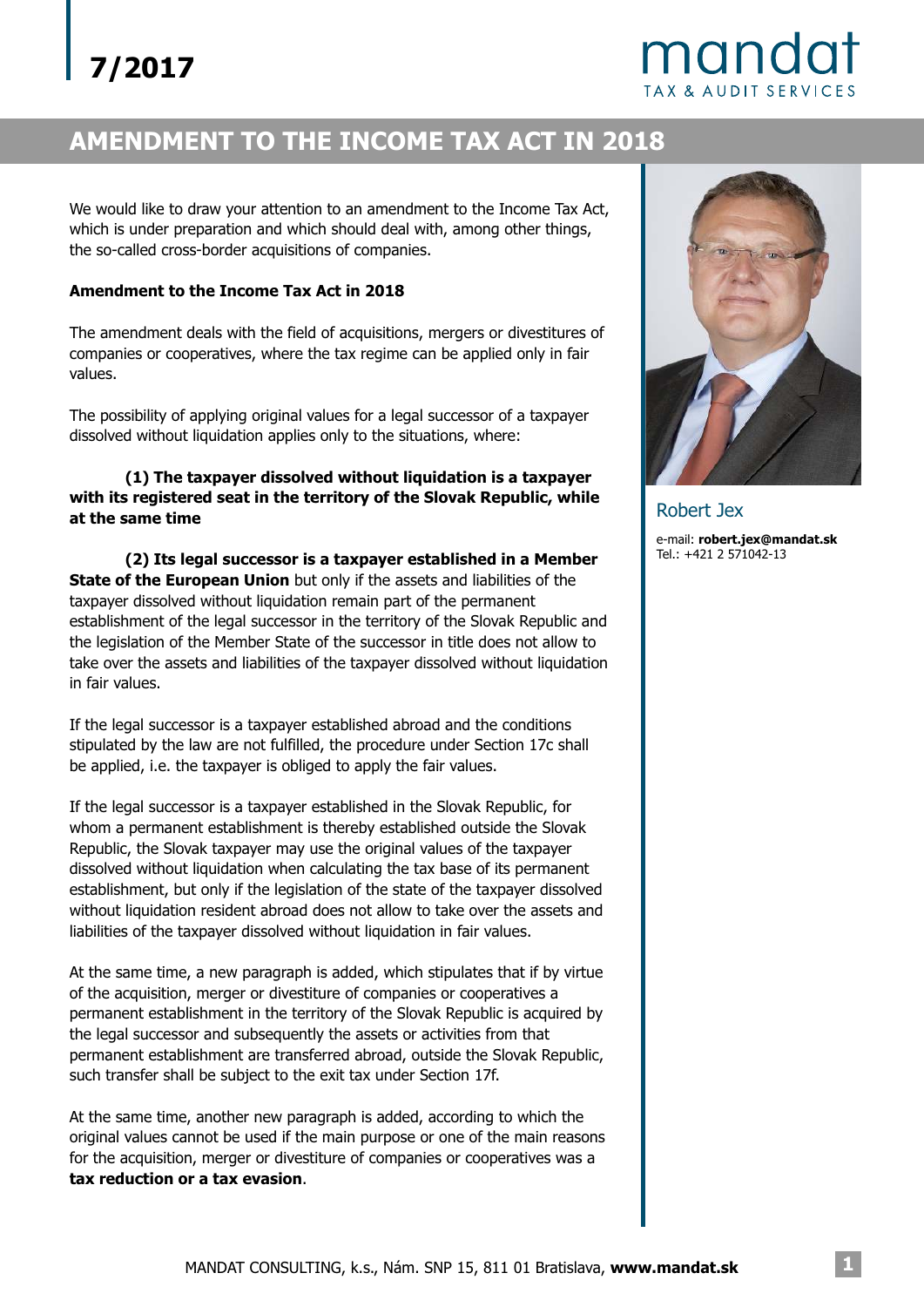## mandat **TAX & AUDIT SERVICES**

## **AMENDMENT TO THE INCOME TAX ACT IN 2018**

According to the transitional provision, the limitation of the use of original costs for cross-border acquisitions, mergers or divestitures of companies or cooperatives shall apply to situations where the decisive day falls into the tax period commencing **on 1 January 2018 or later**, i.e. if the decisive day is 1 January 2018, the taxpayer dissolved without liquidation should already apply the provisions in force from 1 January 2018.



 $\Box$ 

 $\mathbb{R}^n$ 

e-mail: **martin.siagi@mandat.sk** Tel.: +421 2 571042-14 Martin Šiagi

## **NOT TO BE MISSED**

### **Important dates**

Overview of important dates in the November 2017 can be found on our website:**http://www.mandat.sk**